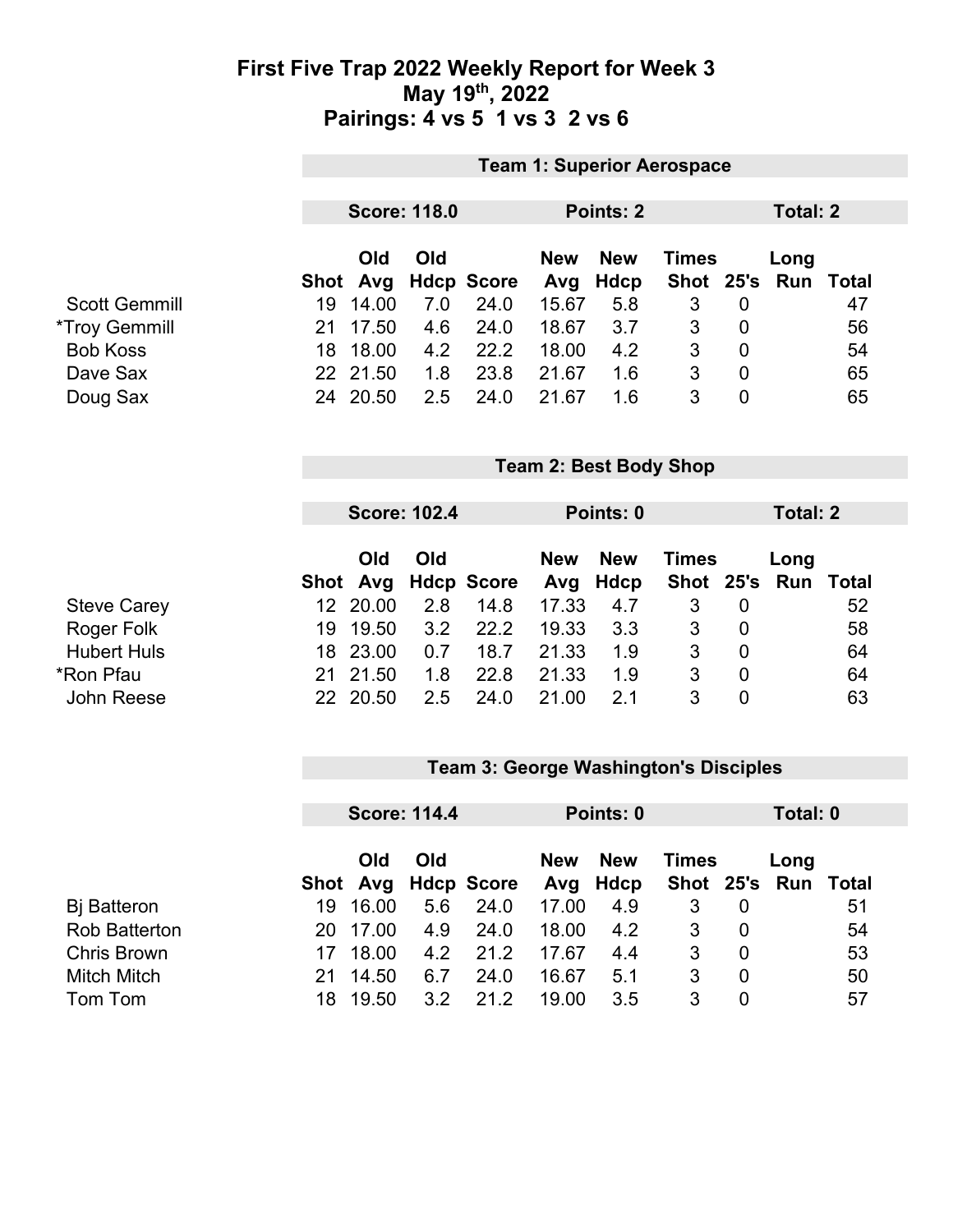### **First Five Trap 2022 Weekly Report for Week 3 May 19th, 2022 Pairings: 4 vs 5 1 vs 3 2 vs 6**

|                             |                     |                 |                     |                         |                   | <b>Team 4: Trap Misfits</b>    |                           |                  |                     |              |
|-----------------------------|---------------------|-----------------|---------------------|-------------------------|-------------------|--------------------------------|---------------------------|------------------|---------------------|--------------|
|                             |                     |                 | <b>Score: 113</b>   |                         |                   | Points: 0                      |                           |                  | Total: 4            |              |
|                             |                     |                 |                     |                         |                   |                                |                           |                  |                     |              |
|                             |                     | Old<br>Shot Avg | Old                 | <b>Hdcp Score</b>       | <b>New</b><br>Avg | <b>New</b><br>Hdcp             | <b>Times</b><br>Shot 25's |                  | Long<br>Run         | Total        |
| *John Buesgens              | 21                  | 21.00           | 2.1                 | 23.1                    | 21.00             | 2.1                            | 3                         | $\mathbf 0$      |                     | 63           |
| Lori Kretzmann              | 19                  |                 |                     | 19.0                    | 19.00             | 3.5                            | 1                         | $\boldsymbol{0}$ |                     | 19           |
| <b>Shain Larson</b>         |                     |                 |                     |                         | 22.67             | 0.9                            | $\sqrt{3}$                | $\pmb{0}$        |                     | 68           |
| Mark McHugh                 |                     | 25 22.00        | 1.4                 | 25.0                    | 23.00             | 0.7                            | $\sqrt{3}$                | 1                | 25                  | 69           |
| Joe Plaisance               | 15                  | 12.50           | 8.1                 | 23.1                    | 13.33             | 7.5                            | $\mathfrak{S}$            | $\mathbf 0$      |                     | 40           |
| Mike Whitney                | 19                  | 20.00           | 2.8                 | 22.8                    | 20.00             | 2.8                            | $\overline{2}$            | 0                |                     | 40           |
|                             |                     |                 |                     |                         |                   |                                |                           |                  |                     |              |
|                             |                     |                 |                     |                         |                   | <b>Team 5: Ray and Marge's</b> |                           |                  |                     |              |
|                             | <b>Score: 117.3</b> |                 |                     | Points: 2               |                   |                                |                           | <b>Total: 6</b>  |                     |              |
|                             |                     |                 |                     |                         |                   |                                |                           |                  |                     |              |
|                             |                     | Old             | Old                 |                         | <b>New</b>        | <b>New</b>                     | <b>Times</b>              |                  | Long                |              |
|                             | Shot                | Avg             |                     | <b>Hdcp Score</b>       | Avg               | <b>Hdcp</b>                    | Shot                      | 25's             | Run                 | <b>Total</b> |
| Gene A                      | 20                  | 18.00           | 4.2                 | 24.0                    | 18.67             | 3.7                            | $\sqrt{3}$                | $\mathbf 0$      |                     | 56           |
| <b>Cliff Cliff</b>          | 23                  | 21.00           | 2.1                 | 24.0                    | 21.67             | 1.6                            | 3                         | $\pmb{0}$        |                     | 65           |
| *Dale Dale                  | 25                  | 24.00           | 0.0                 | 25.0                    | 24.33             | 0.0                            | $\mathfrak{S}$            | $\mathbf 1$      | 25                  | 73           |
| <b>Phil Phil</b>            | 25                  | 24.50           | 0.0                 | 25.0                    | 24.67             | 0.0                            | $\ensuremath{\mathsf{3}}$ | $\overline{2}$   | 50                  | 74           |
| Wayne Wayne                 | 13                  | 15.00           | 6.3                 | 19.3                    | 14.33             | 6.8                            | 3                         | $\mathbf 0$      |                     | 43           |
|                             |                     |                 |                     |                         |                   |                                |                           |                  |                     |              |
|                             |                     |                 |                     |                         |                   | Team 6: League average         |                           |                  |                     |              |
|                             |                     |                 |                     |                         |                   |                                |                           |                  |                     |              |
|                             |                     |                 | <b>Score: 113.2</b> |                         |                   | Points: 2                      |                           |                  | Total: 4            |              |
|                             |                     | Old             | Old                 |                         | <b>New</b>        | <b>New</b>                     | <b>Times</b>              |                  | Long                |              |
|                             |                     |                 |                     | Shot Avg Hdcp Score Avg |                   | <b>Hdcp</b>                    |                           |                  | Shot 25's Run Total |              |
|                             |                     |                 |                     |                         |                   |                                | $\overline{0}$            | $\mathbf 0$      |                     | 0            |
|                             |                     |                 |                     |                         |                   |                                |                           |                  |                     |              |
| Super Shooters: Mark McHugh |                     |                 | 25                  |                         |                   |                                |                           |                  |                     |              |

Dale Dale 25<br>
Phil Phil 50 Phil Phil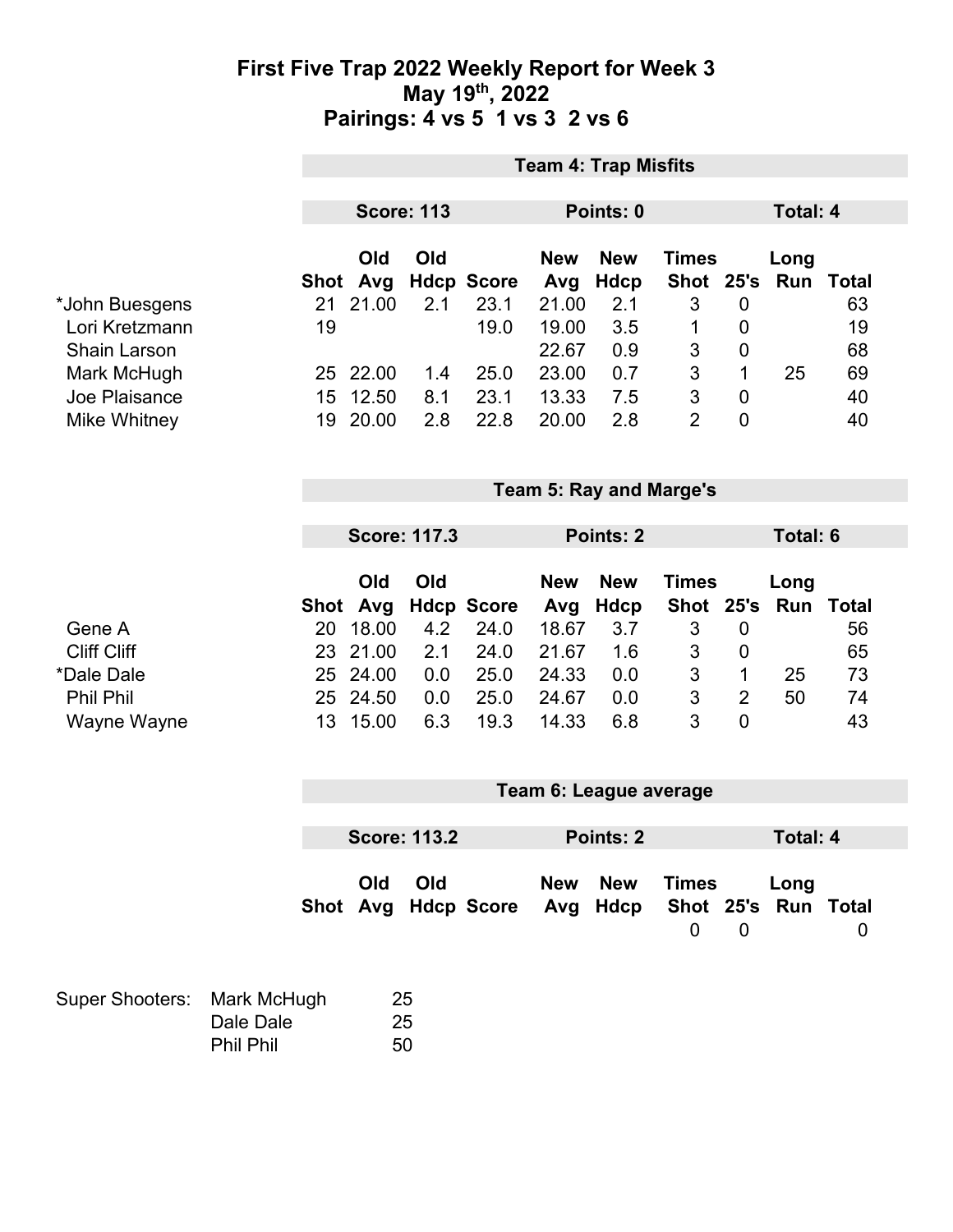## **First Five Trap 2022 Weekly Report for Week 3 May 19th, 2022 Pairings: 4 vs 5 1 vs 3 2 vs 6**

# **First Five Trap 2022 Team Standings through week 3**

| Team 5 | Ray and Marge's                          | 6.0 |
|--------|------------------------------------------|-----|
| Team 6 | League average                           | 4.0 |
| Team 4 | <b>Trap Misfits</b>                      | 4.0 |
| Team 2 | <b>Best Body Shop</b>                    | 2.0 |
| Team 1 | <b>Superior Aerospace</b>                | 2.0 |
| Team 3 | <b>George Washington's Disciples 0.0</b> |     |